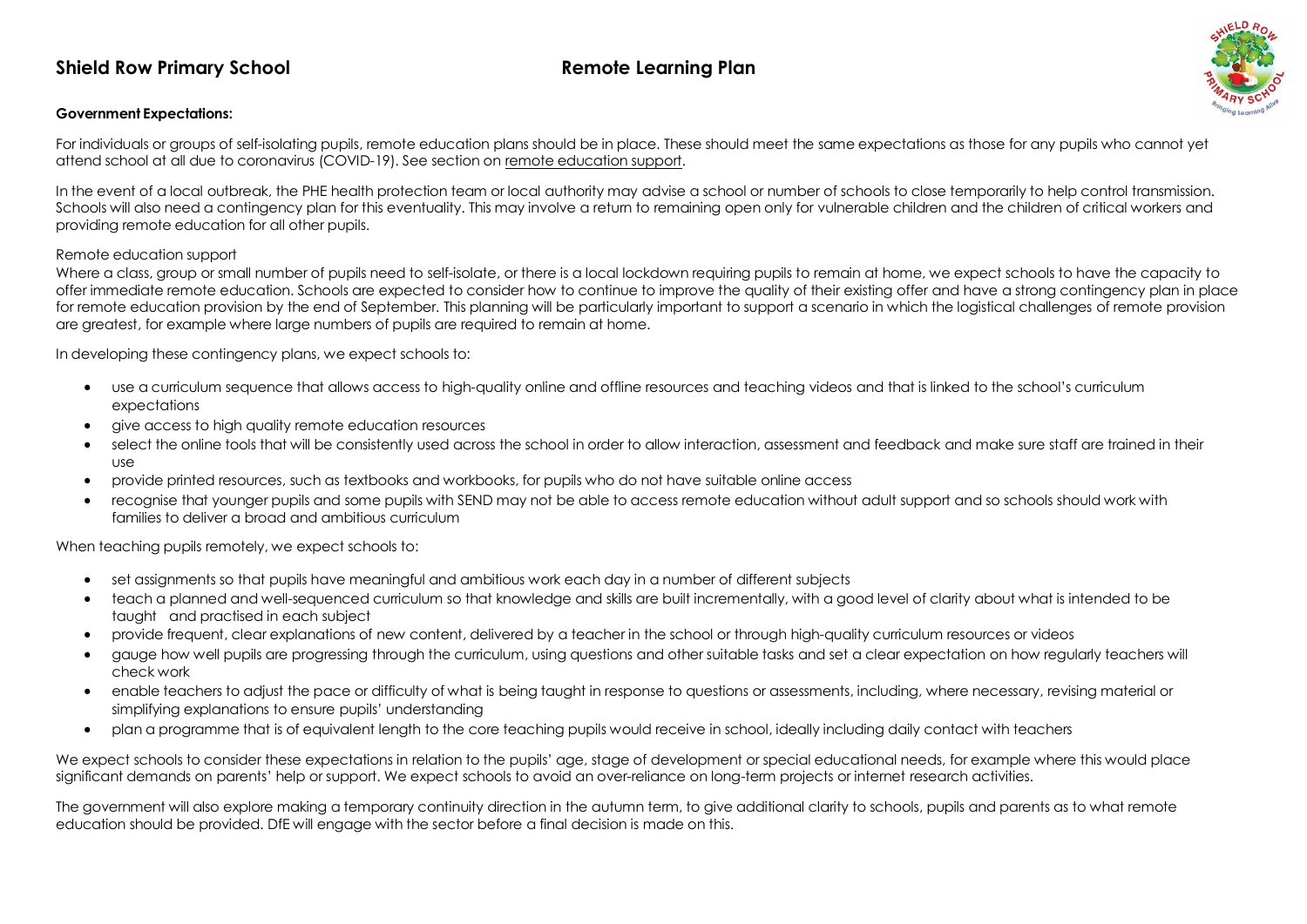# **Shield Row Primary School Contingency Plan for Remote Learning**

| <b>Pupils</b>                                                                                                                                                                                                                                                          | Curriculum                                                                                                                                                                                                                                                                                                                                                                                                                                                                                                                                                                                                                                                                                                                                                                                                                                                                                                                                                                                                                                                                                                                                                                                                                                                                                                                                                                                                                                                                                                                                                                                                                                                                                                                                                                    | Safeguarding                                                                                                                                                                                                                                         |
|------------------------------------------------------------------------------------------------------------------------------------------------------------------------------------------------------------------------------------------------------------------------|-------------------------------------------------------------------------------------------------------------------------------------------------------------------------------------------------------------------------------------------------------------------------------------------------------------------------------------------------------------------------------------------------------------------------------------------------------------------------------------------------------------------------------------------------------------------------------------------------------------------------------------------------------------------------------------------------------------------------------------------------------------------------------------------------------------------------------------------------------------------------------------------------------------------------------------------------------------------------------------------------------------------------------------------------------------------------------------------------------------------------------------------------------------------------------------------------------------------------------------------------------------------------------------------------------------------------------------------------------------------------------------------------------------------------------------------------------------------------------------------------------------------------------------------------------------------------------------------------------------------------------------------------------------------------------------------------------------------------------------------------------------------------------|------------------------------------------------------------------------------------------------------------------------------------------------------------------------------------------------------------------------------------------------------|
| In the event of a<br>$\bullet$<br>child receiving a<br>positive test and<br>being in isolation<br>for 10 days,<br>assuming they feel<br>well.<br>In the event of a<br>child being in<br>isolation for 14 days<br>In the event of<br>shielding - longer<br>term absence | Nursery – pick and mix activities for the week<br>$\bullet$<br>Reception - daily phonics activity & pick and mix activities for the week<br>Y1 - daily phonics, reading, maths and PE<br>Y2-6: Clear timetable shared with parents that includes daily:<br>$\checkmark$ Reading<br>Spelling<br>Maths<br>$\checkmark$ Writing<br>$\checkmark$ Topic/subject that is going on in class<br>Work to be assigned via Seesaw prior to 9am each day<br>$\bullet$<br>Reading - use of Epic Books or books from home<br>Spelling – send what is being learnt in class & use Spelling Shed<br>Maths - WhiteRose (teacher to send the link to the video and some follow up work) Link to<br>$\bullet$<br>Mathletics for further online learning. Children can also use TT Rockstars/ Numbots (KS1)<br>Writing – send what is being done in class<br>Topic / subjects - send what is going on in class and/or where links can be made, use Oak<br>$\bullet$<br>Academy lessons<br>If possible, child to use Zoom to access lessons in class in real time. Web camera with speaker to<br>be used in class.<br>If the child is struggling with a particular aspect of the learning, the teacher can upload a<br>video to Seesaw to model the learning and offer further explanation<br>The child should upload the work they have done to Seesaw by 4pm and this will be<br>$\bullet$<br>checked by the class teacher. Feedback will be given in the form of written or audio<br>comments and/ or answers will be marked.<br>If the child does not have access to mobile technology or the internet, a work pack will be<br>created and either printed and dropped off or emailed (parent preference). Work to be<br>photographed and emailed or returned to the quarantine box (72 hours). | Weekly phone calls<br>$\bullet$<br>Monthly home visits to check<br>wellbeing for those shielding<br>Class Zoom to the individual child -<br>Zooming them in on lessons if they<br>have the technology to do so<br>Delivery of resources where needed |

Engagement in home learning is compulsory in order to ensure that learning time is not lost.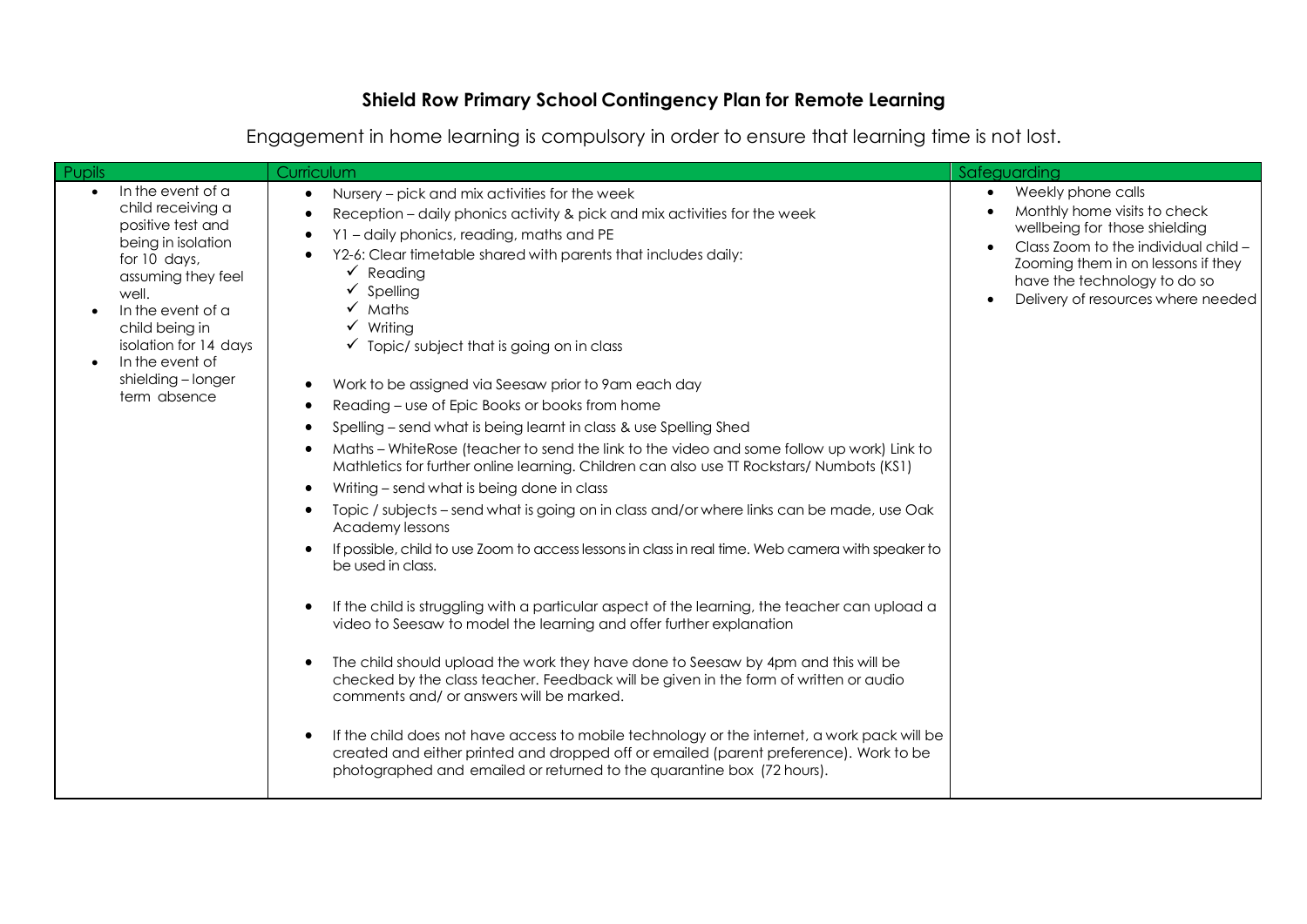| In the event of an<br>outbreak in a bubble<br>- therefore the<br>bubble has to close<br>In the event of<br>local<br>lockdown-<br>full school<br>closure | If a bubble or the school locks down:<br>Work loaded onto Seesaw prior to 9am<br>٠<br>Nursery – pick and mix activities for the week<br>Reception - daily phonics activity & pick and mix activities for the week<br>Y1 - daily phonics, reading, maths and PE<br>Y2-6: Clear timetable shared with parents that includes daily:<br>Reading<br>Spelling<br>Maths<br>Writing<br>PE - daily mile, Joe Wicks sessions, etc.<br>One other subject (aligned with blocking up maps)<br>Reading – Epic books or books from home<br>Maths - Whiterose (teacher to send the link to the video and some follow up work) Link to<br>Mathletics for further online learning. Children can also use TT Rockstars/ Numbots (KS1)<br>English – text-based planning, as we would in school, with videos of the teacher reading<br>chapters / explaining and copies of key pages shared onto Seesaw<br>Topic / subjects - follow curriculum planning, teachers to upload short video or powerpoint<br>to explain (or link to Oak Academy lessons where possible)<br>SLT to set the expectation (through a video clip shared on seesaw with the class / school)<br>$\bullet$<br>that all children are completing Maths, English, PE and at least one other subject daily.<br>Answers to maths and comprehension questions will be sent to parents.<br>$\bullet$<br>Photographs of work done should be uploaded by 4pm on the day completed, to be<br>$\bullet$<br>reviewed by the teachers.<br>Feedback in the form of ticks, questions, comments and praise to be given.<br>- 0<br>Communication between staff and pupils through the day -<br>questions etc - to be via Seesaw or email | Weekly phone calls to all<br>$\bullet$<br>children in the class<br>Class Zoom<br>$\bullet$<br>Delivery of resources<br>Weekly paper copies of the work<br>to be circulated to those who<br>cannot access the technology:<br>work to be photographed and<br>emailed or returned to the<br>quarantine box (72 hours). |
|---------------------------------------------------------------------------------------------------------------------------------------------------------|-------------------------------------------------------------------------------------------------------------------------------------------------------------------------------------------------------------------------------------------------------------------------------------------------------------------------------------------------------------------------------------------------------------------------------------------------------------------------------------------------------------------------------------------------------------------------------------------------------------------------------------------------------------------------------------------------------------------------------------------------------------------------------------------------------------------------------------------------------------------------------------------------------------------------------------------------------------------------------------------------------------------------------------------------------------------------------------------------------------------------------------------------------------------------------------------------------------------------------------------------------------------------------------------------------------------------------------------------------------------------------------------------------------------------------------------------------------------------------------------------------------------------------------------------------------------------------------------------------------------------------------------------------------------------|---------------------------------------------------------------------------------------------------------------------------------------------------------------------------------------------------------------------------------------------------------------------------------------------------------------------|
|---------------------------------------------------------------------------------------------------------------------------------------------------------|-------------------------------------------------------------------------------------------------------------------------------------------------------------------------------------------------------------------------------------------------------------------------------------------------------------------------------------------------------------------------------------------------------------------------------------------------------------------------------------------------------------------------------------------------------------------------------------------------------------------------------------------------------------------------------------------------------------------------------------------------------------------------------------------------------------------------------------------------------------------------------------------------------------------------------------------------------------------------------------------------------------------------------------------------------------------------------------------------------------------------------------------------------------------------------------------------------------------------------------------------------------------------------------------------------------------------------------------------------------------------------------------------------------------------------------------------------------------------------------------------------------------------------------------------------------------------------------------------------------------------------------------------------------------------|---------------------------------------------------------------------------------------------------------------------------------------------------------------------------------------------------------------------------------------------------------------------------------------------------------------------|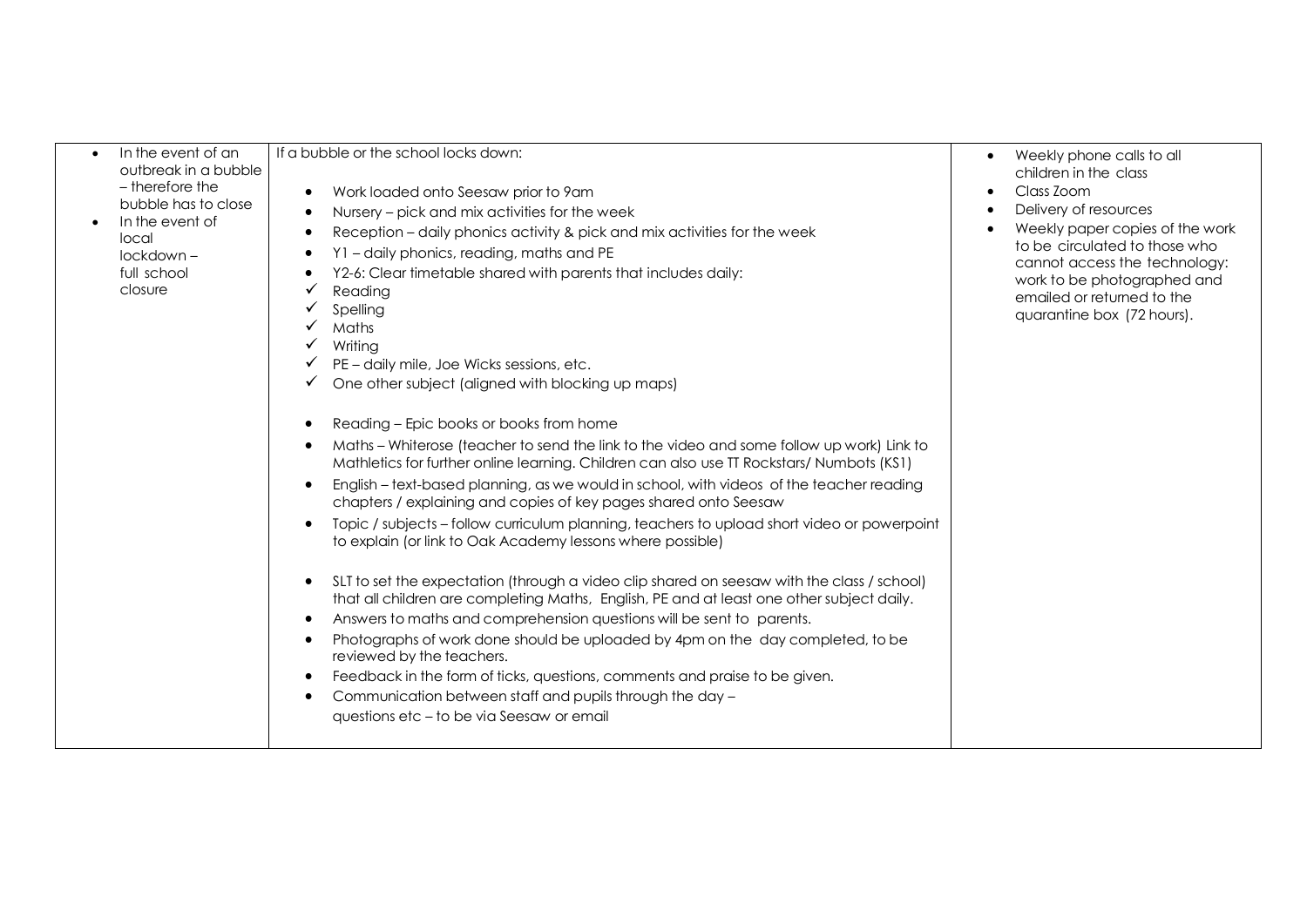| Provision for SEN children | The provision outlined above will be the same for SEN children but the work will be<br>pitched appropriately and additional supportive resources e.g. word banks,<br>phoneme mats, etc. will be shared with them<br>Where appropriate, SEN children with have a log in to access IDL cloud literacy<br>and/ or IDL cloud maths and will be instructed to complete at least 3 x 20 minute<br>sessions per week on these programmes<br>Mathletics will be set at the appropriate PoS for each student | As above |
|----------------------------|-----------------------------------------------------------------------------------------------------------------------------------------------------------------------------------------------------------------------------------------------------------------------------------------------------------------------------------------------------------------------------------------------------------------------------------------------------------------------------------------------------|----------|
|----------------------------|-----------------------------------------------------------------------------------------------------------------------------------------------------------------------------------------------------------------------------------------------------------------------------------------------------------------------------------------------------------------------------------------------------------------------------------------------------------------------------------------------------|----------|